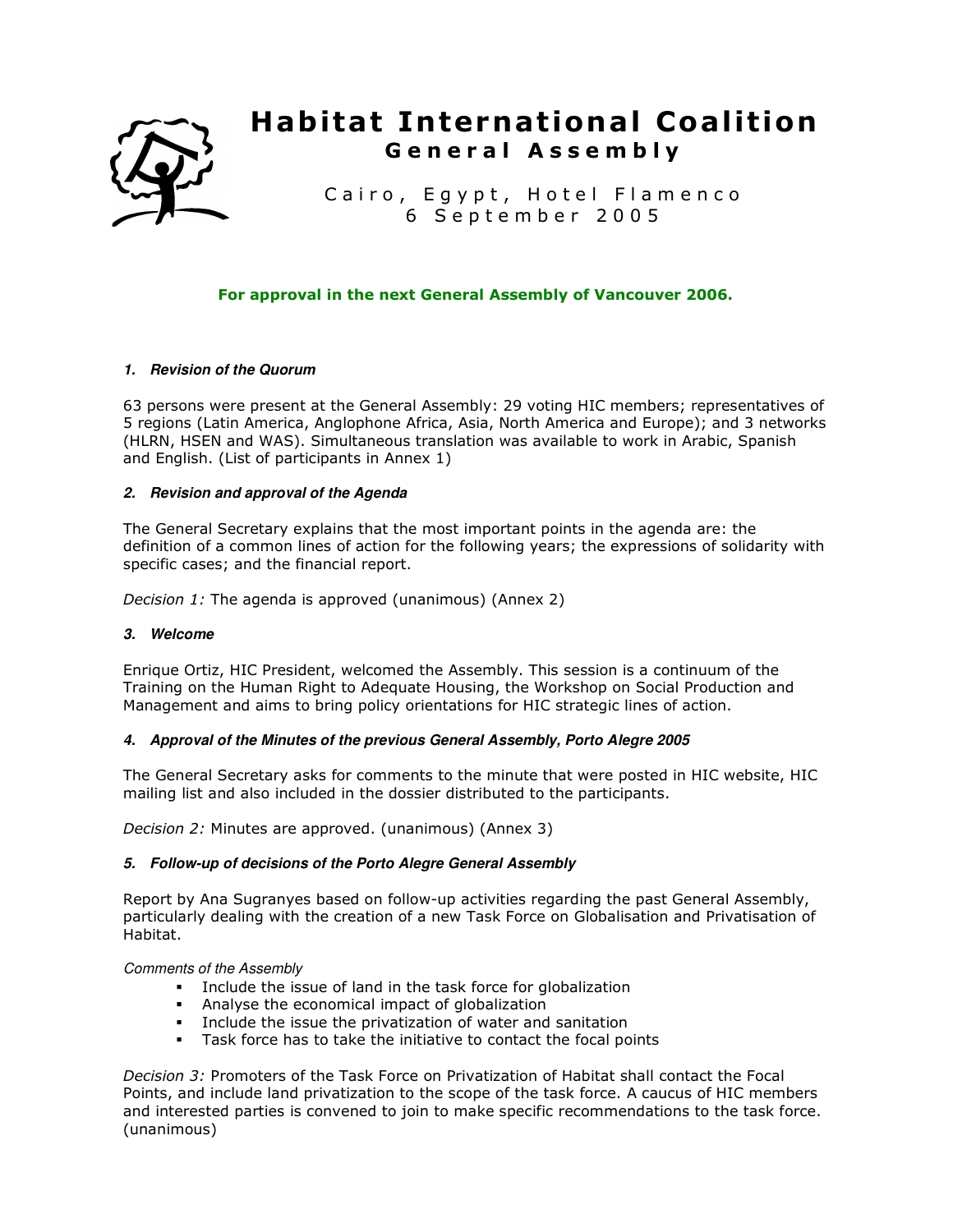## **6. Brainstorming on strategic issues**

Participants to the SPH workshop proposed a draft that identifies crosscutting themes and themes to be deepened for the period 2005-2007. (Annex 4a)

## Comments of the Assembly

- Emad Abdeen, Sudan: Have actual feedback of HIC activity in the field through factual involvement, training, capacity building and education.
- Davinder Lamba, Kenya: If HIC develops a special initiative to address the Cities without Slums it would be an opportunity that could include SPH as well as gender equality and others. Millennium Declaration brings national declarations to global level. Cities without Slums means many other areas.
- Olga Segovia, Chile: Include specific proposals, including the gender thematic.
- Malick Gaye, Senegal: After Cities Without Slums initiative there has been several evictions.
- Marisol Dalmazo, Colombia: Consider among the evictions the forced displacements in Colombia, supporting research, monitoring, denounce. Develop the urban security theme as well as a citizenship attitude about gender.
- Joe Schechla, HLRN: First paragraph needs to be clarified. Add human rights based before people-centred. (Including as example the Cities Alliance meeting). List shows a great process but this are no task for the GS but for you, you do it, is you all.
- Evaniza Rodríguez, Brazil: Broaden HIC participation at the WSF. HIC must guarantee presence at the 2006 decentralized expression of the Forum, with active participation of regional bodies and include the strategic themes in the 2007 Forum to be held in Kenya. Include in point (4a) the costs of water, sewage and housing as investments (no as public expenditure)
- Alejandro Florián, Colombia: Try to group the text into major categories to simplify the message and have a clear identity to show what we are doing. In 2006 HIC will commemorate it's  $30<sup>th</sup>$  anniversary; let's try to make an agenda with major lessons for the defence and promotion of the right to housing and social production of habitat (achievements and assets)
- Amal Basha, Yemen: Add to the strategy how to join the international activities as the efforts for OP-ESC Rights. How can we raise such massive violations, document, record and submit to the International Criminal Court and the Security Council to prosecute criminals for their actions.
- Syria: Further clarification of real possibilities for training and capacity building for the civil society, i.e. in Syria for Turkish minorities and Kurds.
- Anita Beaty, US: gentrification is not mentioned and the reduction of the number of homeless people is shadowed to say they are criminals and not homeless.
- Enrique Ortiz, Mexico: Better to bring together the diverse messages in two packages: first, leading with HIC action for the promotion and defense of the right to housing; and second related with activities for the fulfillment of such right through diverse modalities, including different scopes of action. Point 10 should be integrated in other paragraphs. Point 2, with the WSF, and the uncertainties about negative impacts of globalization are present both in north and south. Davinder's proposal about the Cities without Slums initiative is interesting requires internal discussion.
- Lorena Zárate, Mexico: De Soto initiative will be launched and governments will begin to apply his theories (widely criticized) to public policies for legal recognition of individual land titles. We have to learn about best, good and bad practices as well as of good policies.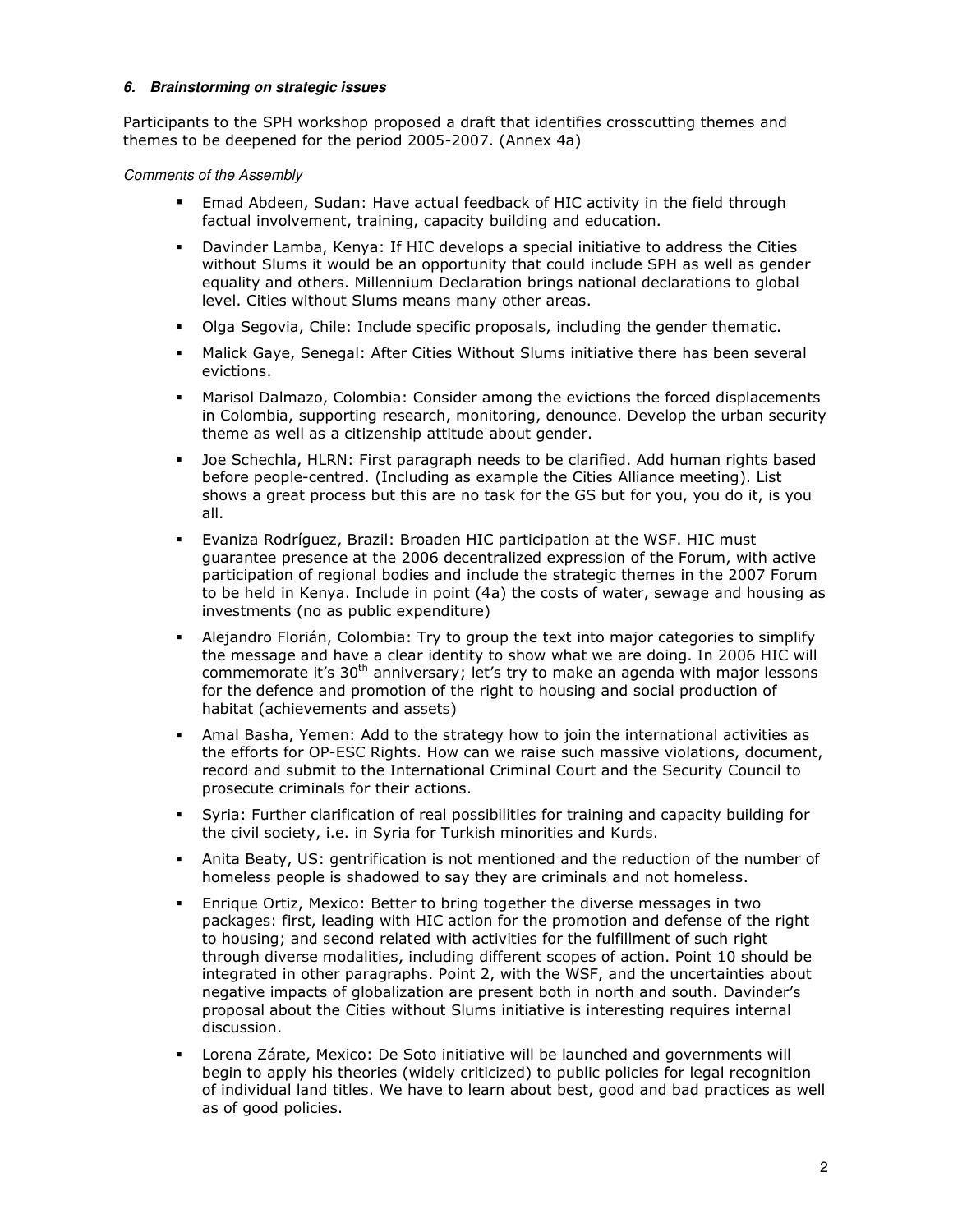- Cristina Bossio, Argentina: Move towards building joint actions and alliances with other networks, promoting articulation axis among different sectors of the "altermundista" movement. Create task groups for the fulfillment of such actions/alliances.
- Maite Martínez, Spain: promote the decentralized management of urban and regional planning, equipments, development of dwells and infrastructure, as in Brazil. WAS has documents on mainstreaming gender in all policies.

*Decision 4:* A working group will edit the current text to include comments and recommendations expressed by the General Assembly and further discuss HIC Strategic Lines during the Board Meeting. (Annex 4b)

# **7. Solidarity statements**

HIC members present at the General Assembly addressed the following solidarity statements:

- Iraq's catastrophe after the U.S. occupation, presented by Dr. Hazim Alluhebe, Human Rights and Immigration Bureau, Baghdad, Iraq. (Annex 5)
- Open Letter regarding MDG Summit and US obligations in the wake of Hurricane Katrina, proposed by Anita Beaty, Michael Kane (to be edited and signed by HIC President and General Secretary). (Annex 6)
- Afghanistan: refugees' housing problems, solidarity statement presented by Mohammed Akbar and Shivani Choudry. (Annex 7)
- Solidarity statement for the families of Paris fires and for the Right to Housing in France, presented by Ana Sugranyes following a communication of Knut Unger, Germany. (Annex 8)
- Solidarity statement to support Puerto Rico communities that face imminent eviction, presented by Pedro Franco, Dominican Republic. (Annex 9)
- Expression of concern and solidarity with the situation of immigrants in Morocco, who deserve the right to life and the same opportunities and conditions for a decent life.
- Motion of rejection to the steel factory in the city of San Luis, Maranhao, presented by Evaniza Rodrigues, Brazil. (Annex 10)

# **8. Housing and Land Rights Campaign**

Habitat Day is the first Monday of October. This year HIC expresses solidarity with specific cases as Palestine, Puerto Rico and Colombia. The call to action has been disseminated worldwide and follow-up is required to prompt local actions coordinated globally.

# Comments of the Assembly

- Evaniza Rodrigues: Suggests improving the information in each country because message is strong; put information on-line during the day and making it more stronger and more international.
- Mike Kane: it is hard to coordinate in the same day, in the past years this has been done some weeks before or after because it's not always possible to have all information in the same day. Actions can address what is being struggled in your own city including only a few lines making references to the day of action.
- Cristina Bossio: I suggest that in order to gain visibility we let the press in our countries know there are many celebrations and events that have been held in the rest of the world and use in our own countries to call attention.
- Enrique Ortiz: in former years we have used the symbol of this day, so use it, to have an image of being together. In these days we are going to make a meeting for a common strategy to promote the Charter of Right to the City and there are many issues coming from this meetings, will disseminate these information.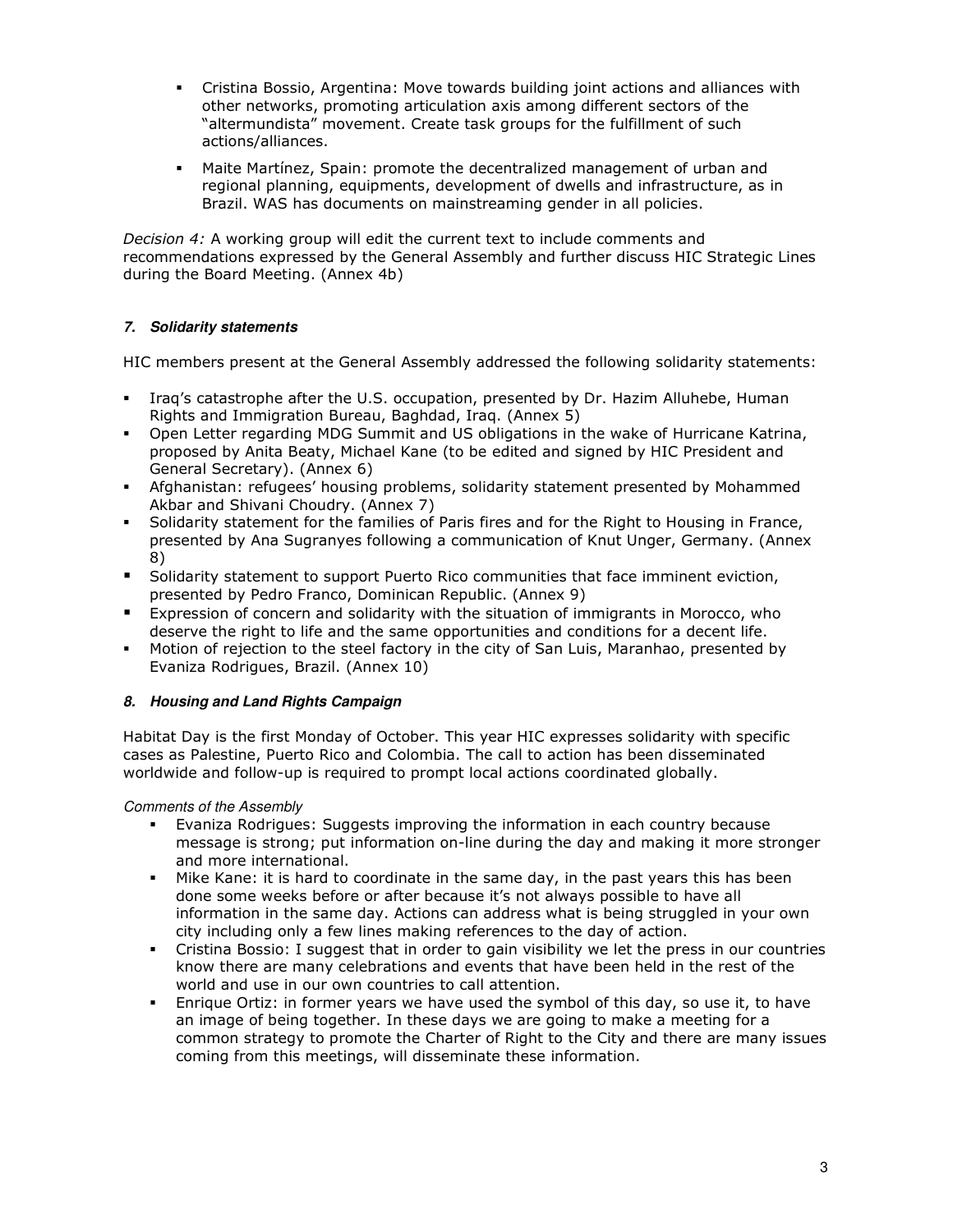## **9. Financial report**

Joseph Schechla presented two reports and explained current procedures for the administration of HIC global funds.

- Audit of fiscal years 2001-2003, for the Secretary General based in Cape Town, covering the finances for the Consortium Program including donors EED, Misereor and Cordaid, administrating expenses in four currencies. The report shows a small 150 euros, but the auditors found it as acceptable.
- Report for the operation budget of the General Secretariat for fiscal years 2004-2005: includes the instalment and operation of the GS, funded by Misereor, covering only the GS to operate and not to promote activities. Total 3 years grant of 300.000 euros (2004- 2007). On-going grant in the second six-months period.
- GS produced accounting software for a global control of membership contributions and other little projects; management in 3 currencies (US dollars, euros and Chilean pesos) of six accounts (bank, cash and PayPal system for transfer of reduced amounts. Board has authorised the focal points to collect membership dues to alleviate transfers and make process more fluent.
- HIC has no legal status in Chile. GS is working with HIC Dutch status which allows a global administration of global funding; for the operation in Chile a HIC member is giving the administration and accounting support that gives the opportunity for auditing.

Comments of the Assembly

- More precision about the contributions, the cost of the last General Assembly and that the financial report is expressed in an easier format so that everybody can understand it, this would require its translation into the various languages.
- Need of having a short table summarizing the financial audit available for the members and an easy to read version of the budget.
- More information on the costs of the last General Assembly and on the financial needs of the General Assembly, which are of higher-priority than financial decentralization.
- Members stressed the need of having French simultaneous translation.

*Motion:* Treasurer shall make an abstract of the information, balance and synthesis that has to be opened for public consultation during the following days as a measure for transparency within the Coalition. (with no vote)

*Decision 5:* The financial report is approved. (Annex 11)

## **10. Other business**

 Davinder Lamba: introduces two new Board members of Anglofone Africa: Nellie Agingu (Planact, South Africa) and Salvador Ferreira (Development Workshop, Angola)

## **11. Next General Assembly**

HIC will commemorate its 30th anniversary in 2006. General Assemblies usually take place at global events that make possible to bring people together. The World Urban Forum will be held in the birthplace of the Coalition: Vancouver. It is possible to convene the next General Assembly coinciding with such global activity.

# **9. Closure (14:00 PM)**